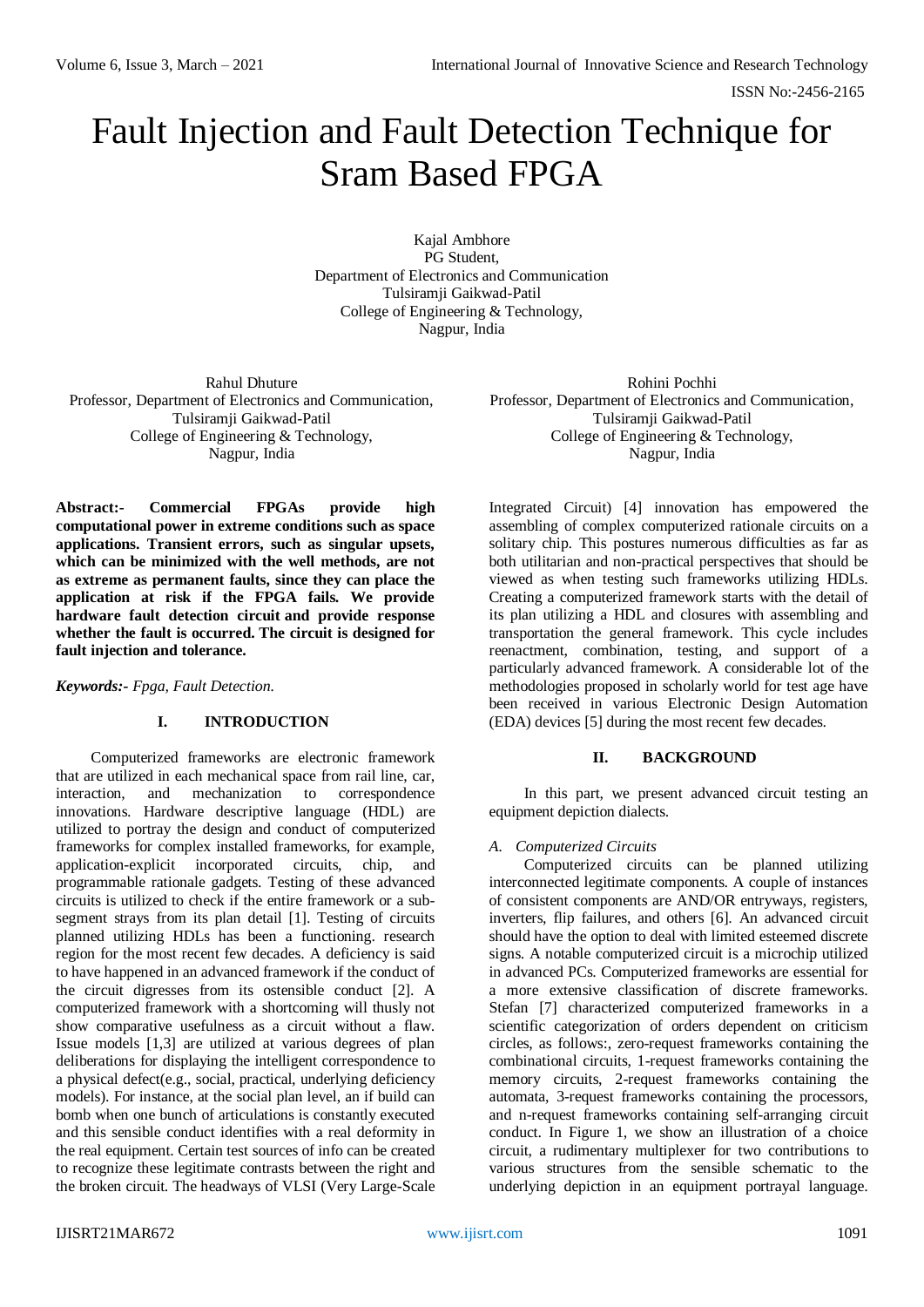#### ISSN No:-2456-2165

There are numerous different circuits that can be formed for programmable circuits. For instance, locks are memory components that are set off by a level delicate empower signal. Planning a computerized framework implies the utilization of such portrayals and determinations to design an unpredictable framework that considers the inside state and the development of yields in the entire framework.

HDLs [8] are dialects used to depict the equipment capacity of an advanced framework. HDLs can be utilized to execute and portray the capacity of an equipment at different degree of reflections (as demonstrated in Figure 1). HDLs are generally utilized dialects to oversee complex advanced frameworks and can be utilized to plan and reproduce a circuit before execution. Recreation helps in finding plan blunders. VHDL, Verilog, and System Verilog are three instances of equipment depiction dialects and are considered in this planning concentrate because of their modern materialness and prevalence [9]. The figure 1 depicts the primary portrayal that indicates every one of the subtleties at the degree of rudimentary entryways.



Figure 1. An example of a selection circuit showing the logic schematic for the elementary selector

#### **Testing of Digital Systems**

Building up an advanced circuit begins with a plan particular in a significant level plan language (e.g., Verilog) and finishes with assembling the framework. Diverse testing measures are engaged with every improvement stage. Testing and troubleshooting of the plan utilizing the HDL model as contribution to a test system can guarantee the architect that the portrayal of the plan meets the determination. The essential objective of this progression is identified with plan usefulness, and definite planning and actual flaws are not tended to. Subsequent to getting a mimicked and tried format, producing testing is done on the actual circuit against assembling abandons (e.g., semiconductor surrenders, broken wires). In this paper, we center around testing advanced frameworks addressed in a HDL (i.e., HDL-based Testing).To check a computerized framework plan, a test

module should be intended to produce upgrades for the contribution of the System Under Test (SUT), execute the experiments, and screen the sources of info and the yields of the circuit. Wang [6] characterizes testing of computerized circuits as the way toward recognizing flaws in a framework and finding such blames to encourage their maintenance. A bunch of test upgrades called test vectors or examples are applied to the contributions of the SUT. The yields are dissected by gathering the reactions and contrasting it with the normal reactions. Assuming the real conduct goes amiss from the normal conduct, a shortcoming has been recognized. In Figure 2, we show the overall standards behind test age for computerized frameworks. Testing of computerized circuits can be grouped dependent on the sort of gadget being tried, the testing gear utilized, and the motivation behind testing. Diverse testing errands can be performed utilizing the HDL testing builds and abilities. An illustration of a test age technique is the arbitrary age of test vectors [10], applying them to the SUT, and choosing these dependent on their viability in distinguishing flaws. At times, a specific test gadget can be utilized to apply test vectors on the real test interface [11]. Virtual test stages are typically executed as HDL test seats that are equipped for controlling the SUT regarding perceptibility. A primary quality of these test age approaches is the HDL model inclusion standards used to manage the quest for experiments. Most inclusion measurements for HDLs depend on syntactic properties of a utilitarian plan. For instance, branch and way inclusion are utilized for discovering test arrangements covering all branches and ways in a HDL plan. HDL inclusion rules is additionally a proportion of register-move level ampleness that can likewise be applied at door level for estimating test sufficiency at the execution level.



**FIG 2:-** AN OVERVIEW OF THE TEST GENERATION PROCESS FOR A SUT.

Many different test generation approaches for HDLs have been proposed at different levels of design abstractions: system, behavioral, register transfer, logical and physical levels.

#### **III. ERROR DETECTION**

The number of transistors in a single chip is increasing as CMOS technology continues to scale. Chip multiprocessors (CMPs) are a cost-effective way to make use of a chip's large number of transistors. According to many reports, high density integration makes modern processors vulnerable to temporary or permanent faults. However, as the temperature rises and the decrease in threshold voltages.